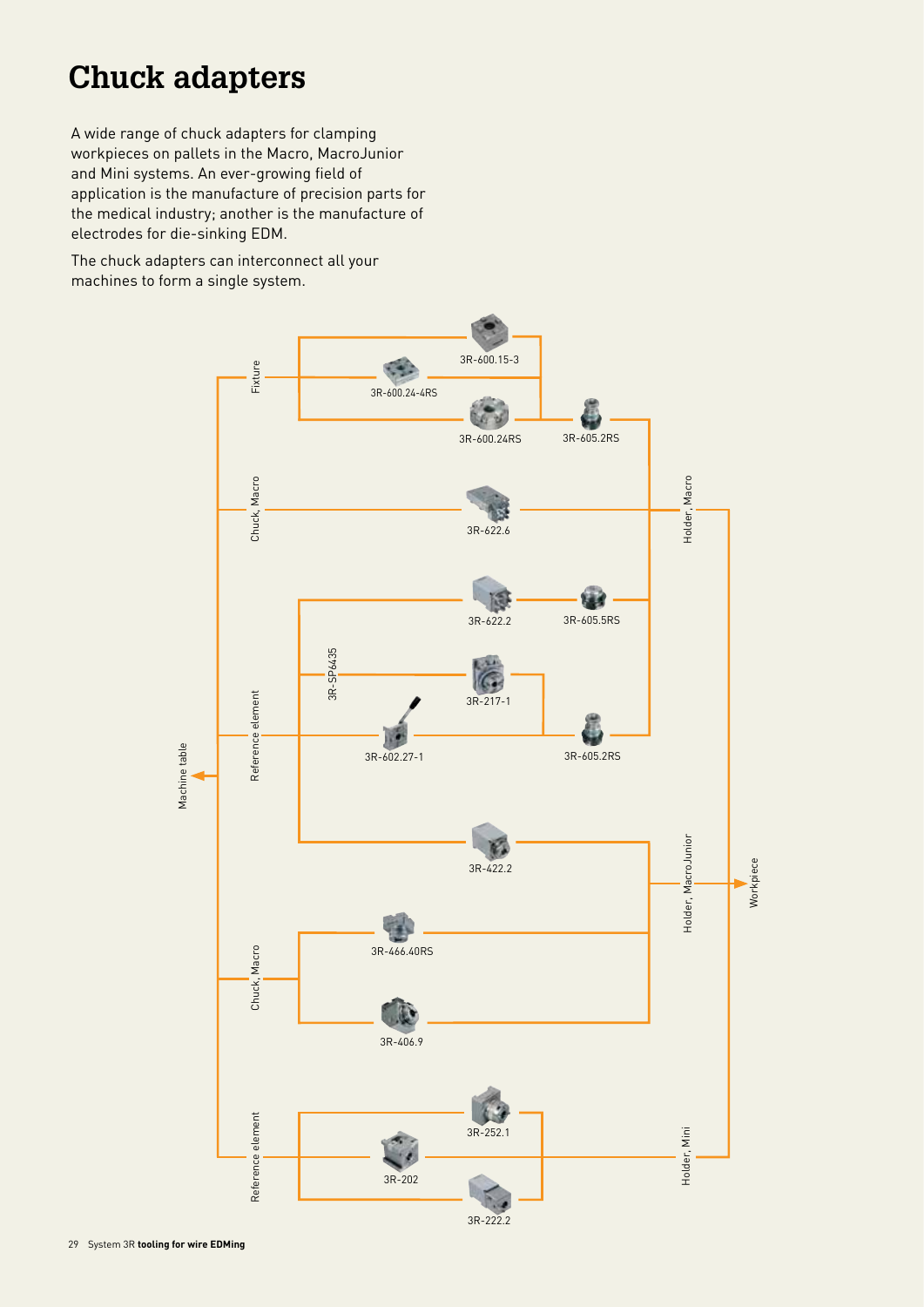#### **Manual chuck, Macro, 3R-600.24-4RS**

Chuck for Macro holder. Mounts on a suitable fixture.

- Tightening torque 6 Nm
- Clamping force 6 kN
- Fixed index positions 4x90º
- Required drawbar 3R-605.2RS • Ground front edge
- Weight 1 kg.



### $\checkmark$

#### **Pneumatic chuck, Macro, 3R-600.15-3**

Pneumatic chuck for permanent mounting on the machine table.

- Clamping force 4.5 kN
- Fixed index positions 4x90°
- Supplied with drawbar 3R-605.2RS
- Weight 0.8 kg.

#### **Manual chuck, Macro, 3R-602.27-1**

Chuck adapter with lever for Macro holder in the WEDM system.

Note: When mounted on the reference element, the two clamping jaws must be tightened with the same torque, 4 Nm.

- Clamping force 6 kN
- Fixed index positions 4x90º
- Supplied with drawbar 3R-605.27RS
- Weight 1.1 kg.



#### **Manual chuck, Macro, 3R-600.24RS**

Manual chuck for Macro holder. Designed for permanent mounting.

- Tightening torque 6 Nm
- Clamping force 6 kN
- Fixed index positions 4x90º
- Required drawbar 3R-605.2RS
- Weight 0.7 kg.









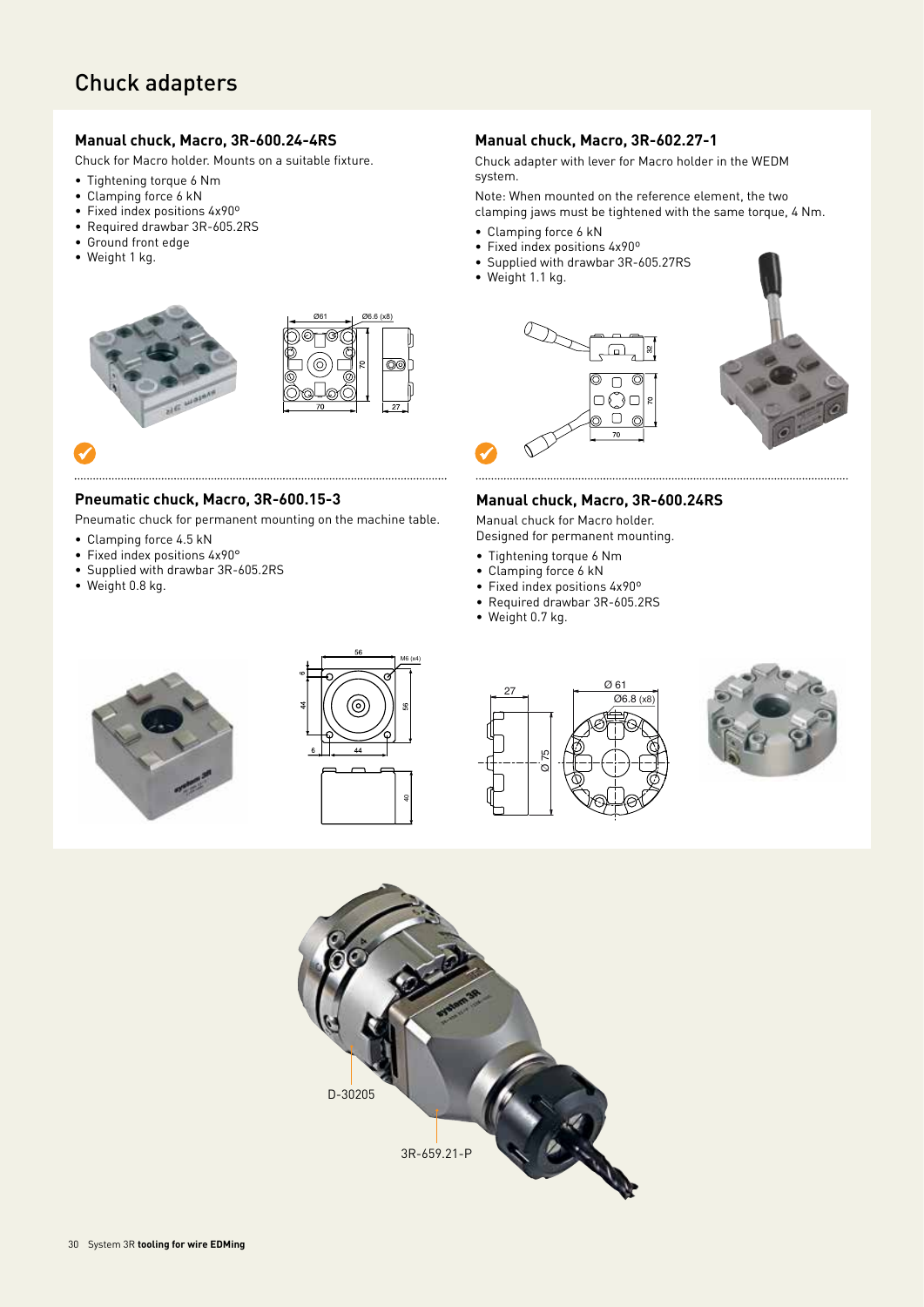#### **Manual chuck, Macro, 3R-600.23RS**

Manual chuck with mounting flange for Macro holder. Designed for permanent mounting.

- Clamping force 6 kN
- Fixed index positions 4x90º
- Required drawbar 3R-605.2RS
- Tightening torque 6 Nm
- Weight 0.7 kg.



#### **Manual chuck, Macro, 3R-622.2**

Chuck adapter for Macro holders in the WEDM system.

- Tightening torque 7 Nm
- Clamping force 6 kN
- Fixed index positions 4x90º
- Supplied with drawbar 3R-605.5RS
- Weight 1.9 kg.

#### **Manual chuck, Macro, D-30205**

Levelling head with both vertical and horizontal adjustment.

- Clamping force 6 kN
- Maximum workpiece load 6 Nm.
- Required drawbar 3R-605.2RS
- Tightening torque 6 Nm
- Maximum rpm 200.
- Weight 1.8 kg.



#### **Manual chuck, Macro, 3R-622.6**

Chuck adapter for mounting Macro holders 90º in the Macro system.

- Tightening torque 5 Nm
- Clamping force 6 kN
- Fixed index positions 4x90º
- Supplied with drawbar 3R-605.5RS
- Ready for code carrier holder 3R-U30638
- Can be adapted to automatic changing with 3R-WP1
- Weight 2.3 kg.







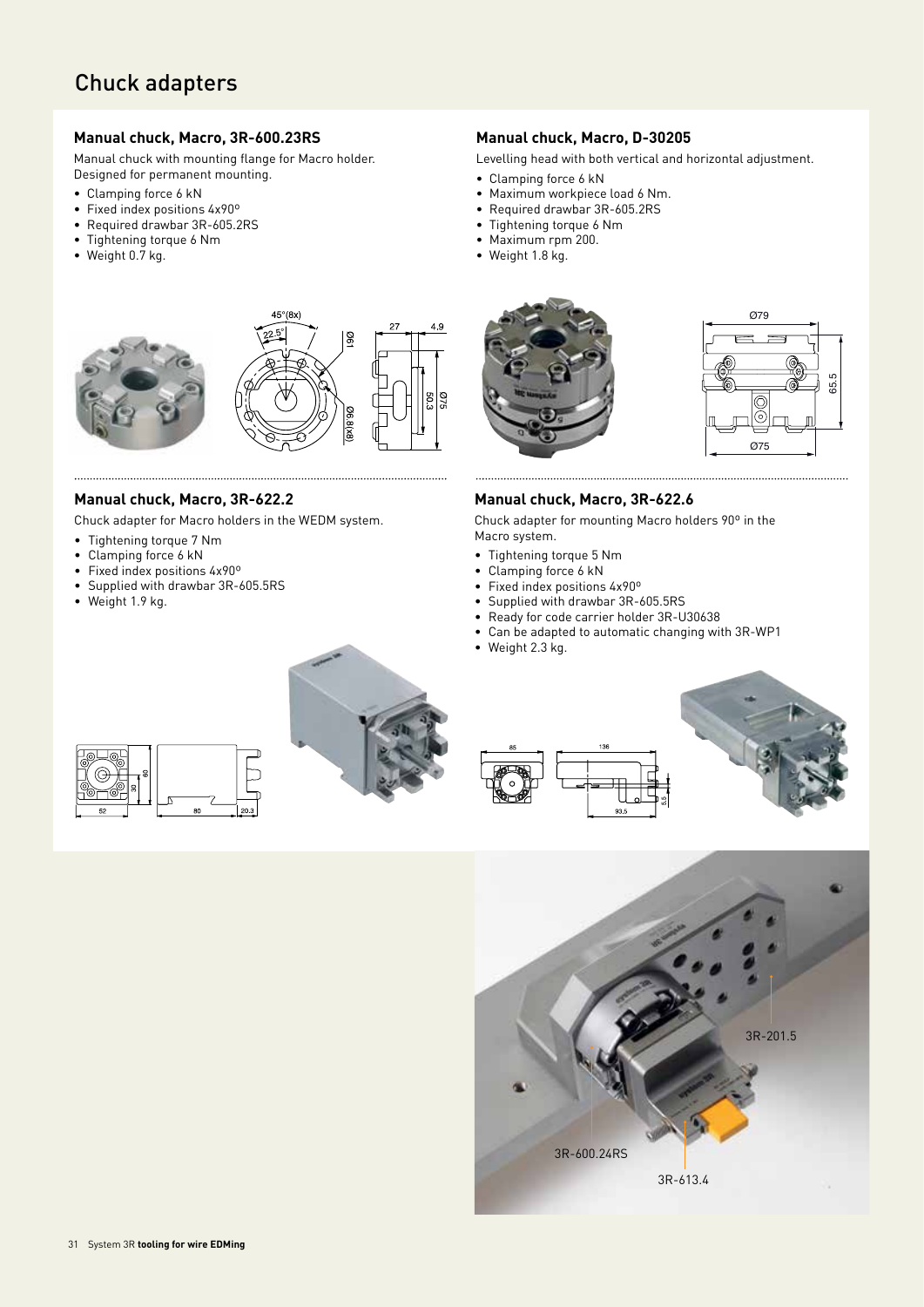#### **3R-block, Macro, 3R-217-1**

Manual Macro chuck. For vertical or horizontal mounting on the machine table, or alternatively the WEDM system with the aid of 3R-SP6435.

- Tightening torque 6 Nm
- Clamping force 6 kN
- Fixed index positions 24x15°
- Required drawbar 3R-605.2RS
- Vernier scale
- Weight 5.4 kg.





#### **Manual chuck, MacroJunior, 3R-422.2**

Chuck adapter with axial locking screw for MacroJunior holders in the WEDM system.

- Tightening torque 7 Nm
- Clamping force 6 kN
- Fixed index positions 3x120°
- Weight 1.8 kg.



#### **Manual chuck adapter, MacroJunior, 3R-466.40RS**

Chuck adapter, stainless steel, for MacroJunior holders in the Macro system. Axial locking screw.

- Tightening torque 6 Nm
- Clamping force 6 kN
- Fixed index positions 3x120° and 4x90º
- Weight 0.4 kg.





#### **Manual chuck adapter 90°, Macro-Macro, 3R-652.9**

- For horizontal mounting of Macro holders.
- Tightening torque 6 Nm
- Clamping force 6 kN
- Fixed index positions 4x90°
- Supplied with drawbar 3R-605.5RS
- Weight 2.4 kg.





#### **Manual chuck adapter, MacroJunior, 3R-406.9**

For horizontal mounting of MacroJunior holder in the Macro system. Axial locking screw.

- Tightening torque 6 Nm
- Clamping force 6 kN
- Fixed index positions 3x120°
- Adapted for automatic changing
- Weight 1.2 kg.